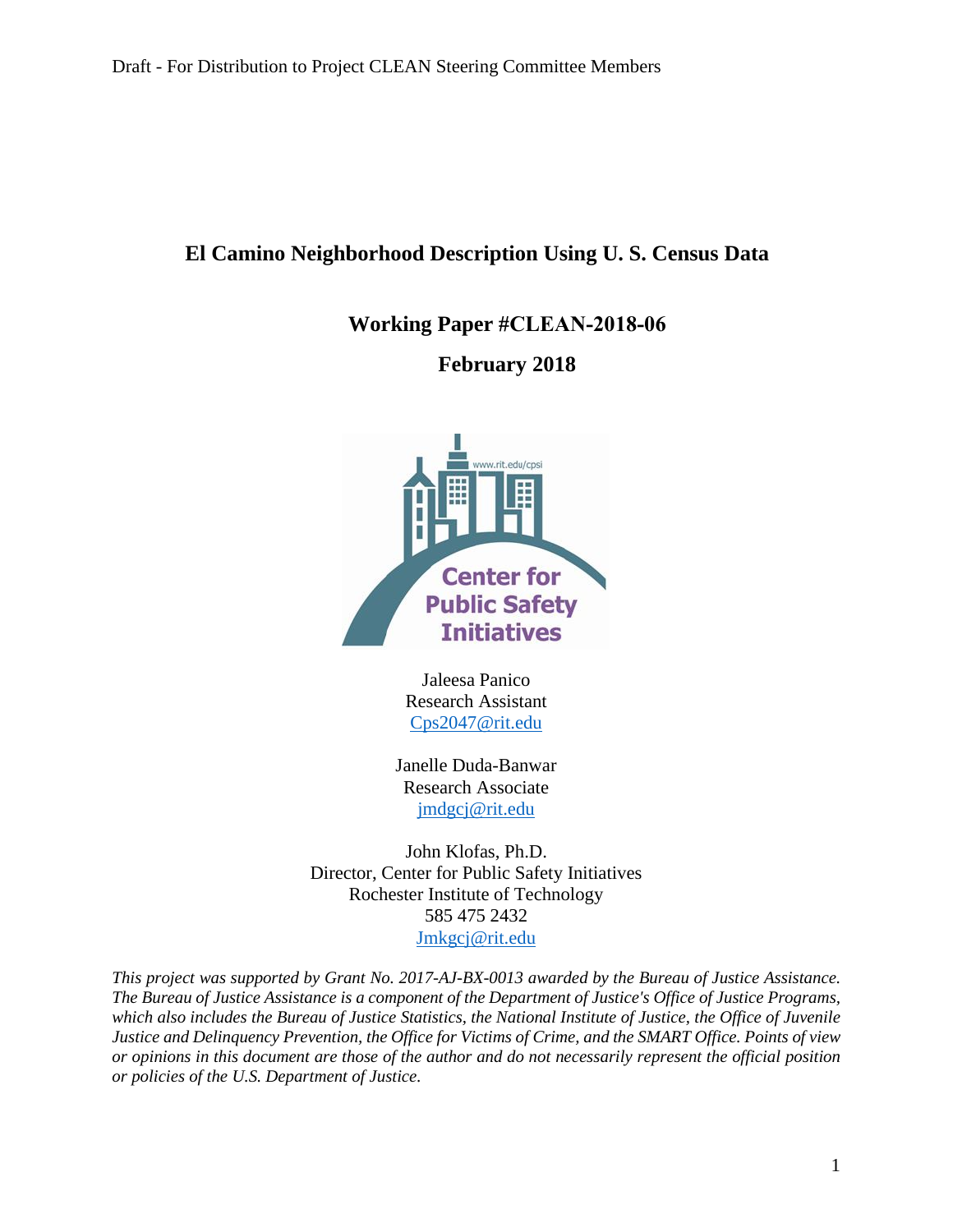#### **Introduction**

The purpose of this paper is to describe the Project CLEAN target area and the surrounding area. Project CLEAN is a partner-driven initiative to combat the open-air heroin market in the Northeast neighborhood of Rochester. This paper begins with a description of the methods and then covers the following data: population, demographics, disability and veteran status, health insurance coverage type, geographic mobility, family household details, and housing information. The paper concludes with a discussion of the future use of the data and its limitations.

#### **Methods**

The procedure for this data-gathering process was fairly straight-forward. First, using the given map of the project target area, researchers overlaid the same polygon outline onto a map with the borders of the U.S. Census Tracts. From this, we selected all the Census Tracts that overlapped with the target area. The identified tracts are: 7, 13, 39, 50, 51, 52, and 92. Figures 1 and 2 below illustrate this process. A limitation is that the census tracts do not perfectly overlay the target area; therefore the data described in this paper include areas outside of the target area.

The U.S. Census American FactFinder is the data source for this paper. The most recent data available is for 2012. For each identified variable of interest, the data for the listed census tracts were summed to create the values representing the area as a whole. Please note that the age groups throughout this paper are determined by the U.S. Census, raw age was not available.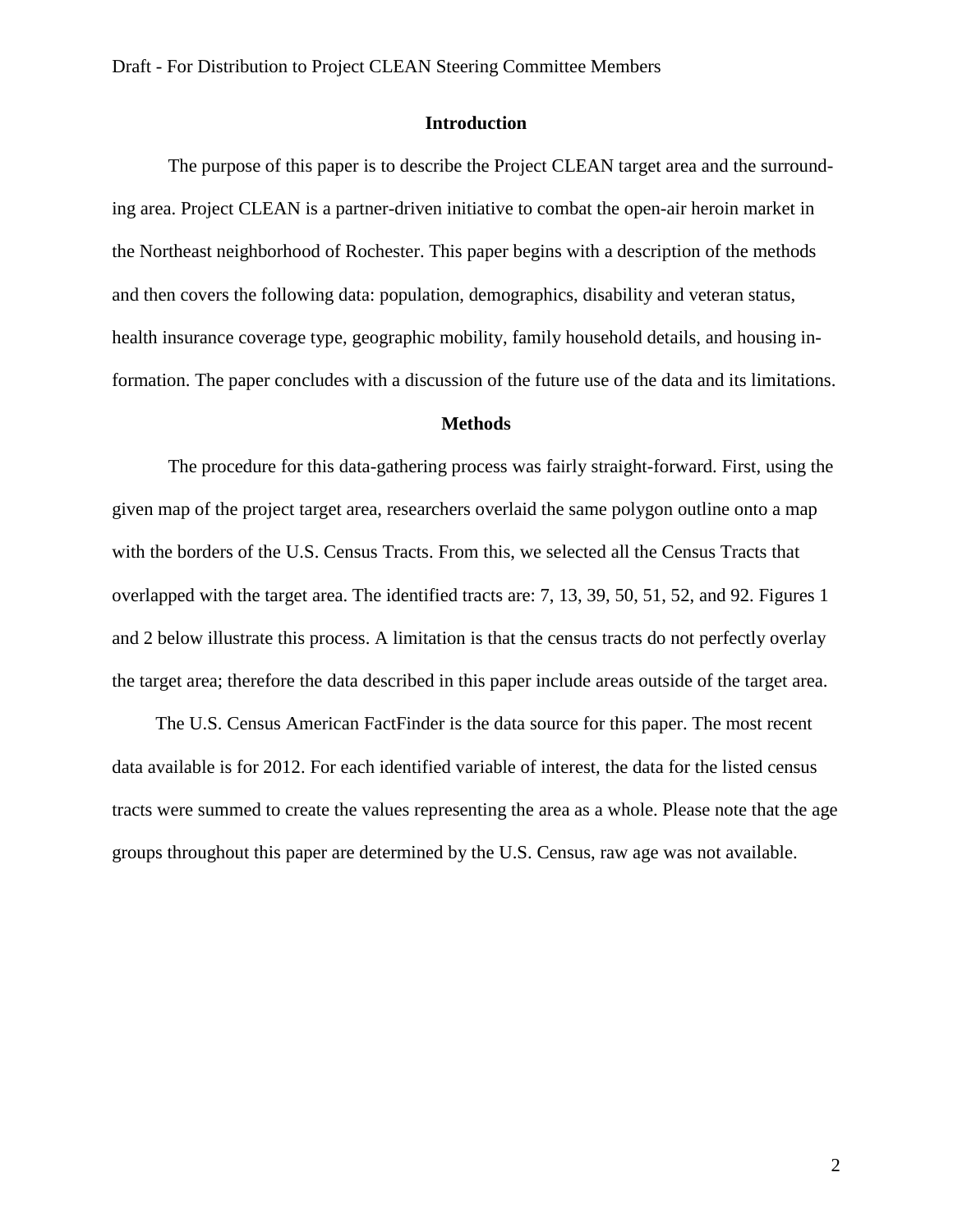*Used<sup>1</sup> and Target Area<sup>2</sup>*

*Figure 1. U.S. Census Tract Map with Tracts Figure 2. Google Map with Tracts Used<sup>1</sup> and Target Area<sup>2</sup>*





# **Total Population & Demographics**

There are 12,279 reporting residents in this area and 4,430 households<sup>3</sup>. Of these, 51% are male and 49% are female. Residents' ages range widely as illustrated below, with 46% of the total population below twenty-four years old, and the largest population group is children younger than 5. According to emerging data, individuals 18-24 have the highest risk of an opioid overdose, and 13% of the target area population falls into that age group. Twenty-one percent of the total population is over 50 years old and may be vulnerable to substance abuse. According to a

 $\overline{a}$ 

<sup>&</sup>lt;sup>1</sup> The blue outline represents the total area of census tracts used.

<sup>2</sup> The red outline represents the defined target area of Project CLEAN.

<sup>&</sup>lt;sup>3</sup> Throughout this paper, the total number of responding residents to each section or graph is marked as 'n = #'. If they differ from the corresponding totals due to discrepancies in the U.S. census data, they are noted in the corresponding footnotes.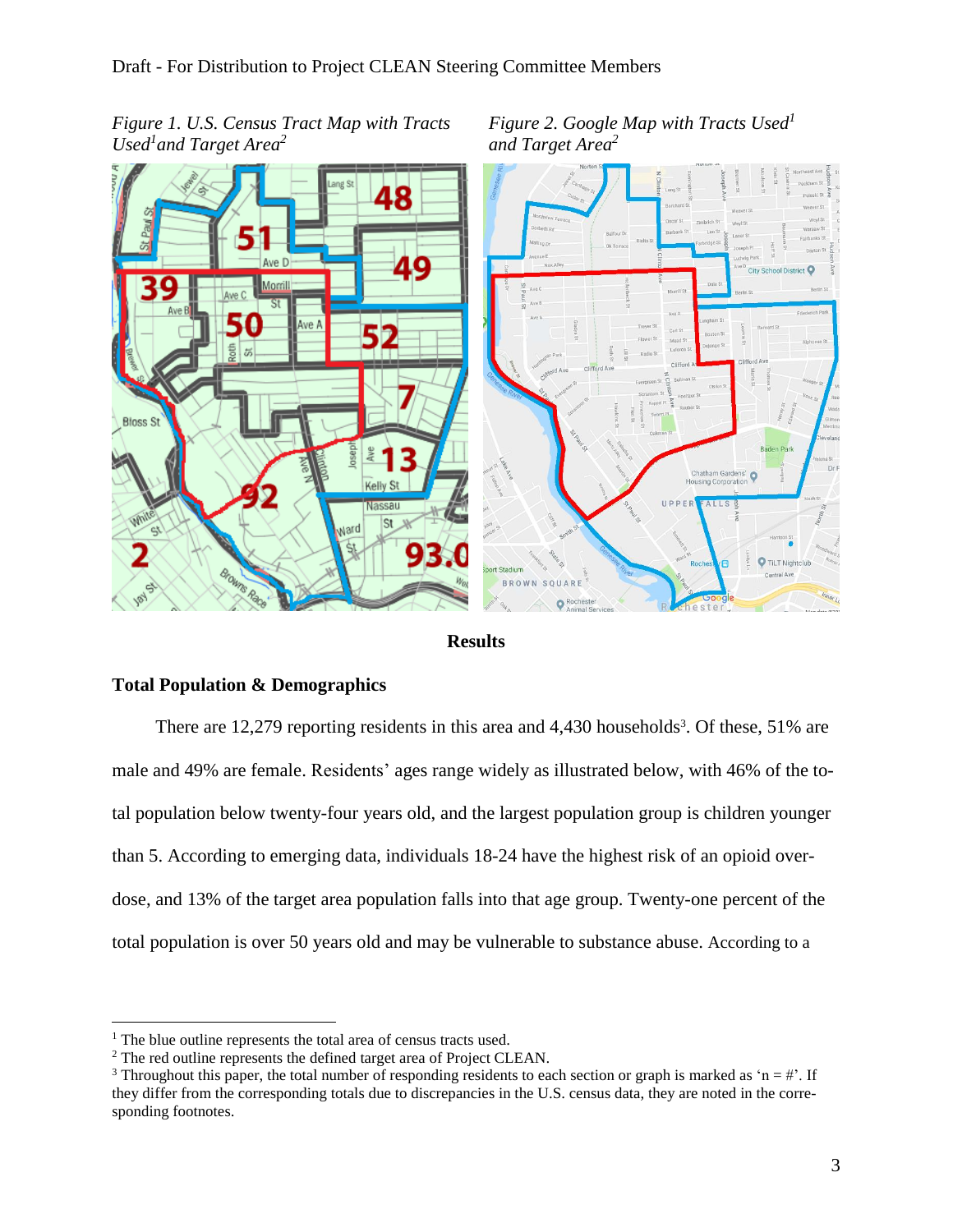study done by the Substance Abuse and Mental Health Services Administration (SAMHSA) in 2014,

"25% of older adults use prescription psychoactive medications that have a potential to be misused and abused."

*Figure 3.*



This is a racially and ethnically diverse area. The U.S. Census has race as seven possible categories, including 'white', and ethnicity breaks the 'white' category into 'white only, not Hispanic or Latino' or 'Hispanic or Latino'. Figure 4 below shows the exact values of each race/ethnicity present in this area. Only 4% of the area reported being white only, while 18% of the total are Hispanic or Latino, and 53% are Black or African American. A relatively large proportion (17%) of the El Camino population identify as a race other than the listed races.

The majority of the population, 71.2% (8,737) are U.S. citizens born in the U.S.. 1,907 (15.5%) are also U.S. citizens, born in Puerto Rico or other U.S. island areas. An additional 959 (7.8%) are U.S. citizens either born abroad of American parent(s) or by naturalization. Only 5.5% (676) are non-U.S. Citizens in this area.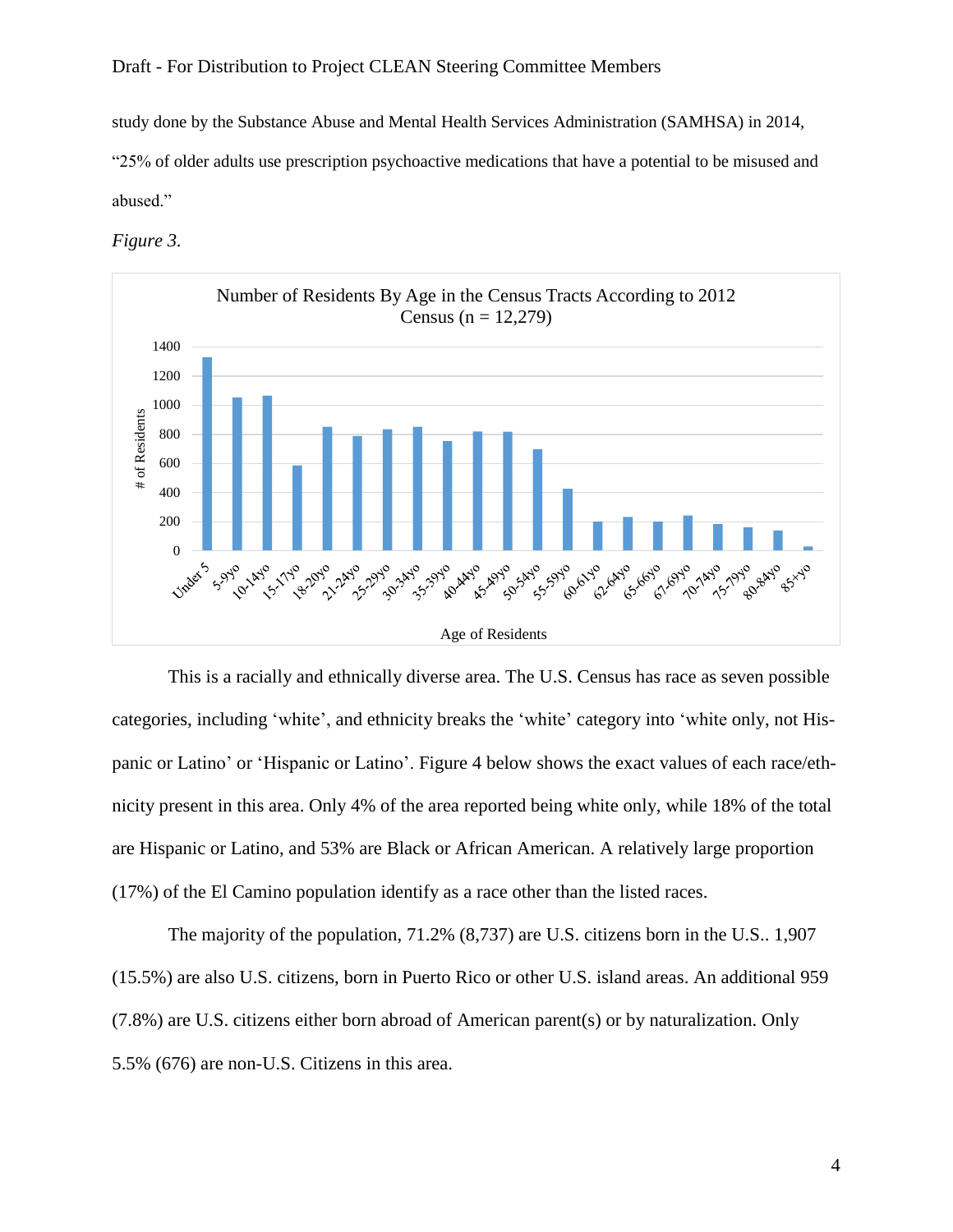This area is comprised of a majority of minority races and ethnicities when compared to the whole city of Rochester. The black population is the highest percentage in Rochester and the El Camino neighborhood, but the percentage in El Camino is over half black, whereas Rochester was only 38%. Further, Rochester is comprised of 35% white only residents, while El Camino is a much lower proportion of 4%.





### **Language**

 $\overline{a}$ 

We were interested in language spoken at home to get a better sense of the ethnic makeup of the neighborhood. This variable is measured by language spoken at home for persons over five years old and their ability to speak English 'very well', or 'less than very well'. In this area, the top two languages spoken at home by a large margin are English only and Spanish or Spanish Creole. In this second category, about half could speak English very well, and the other half

<sup>4</sup> There were none that reported being Native Hawaiian & Other Pacific Islander in the Census Tract Area. There were 40 that reported being Native Hawaiian & Other Pacific Islander in the city of Rochester, which is not visible, but is labeled in its respective chart with the data label '0.02%'.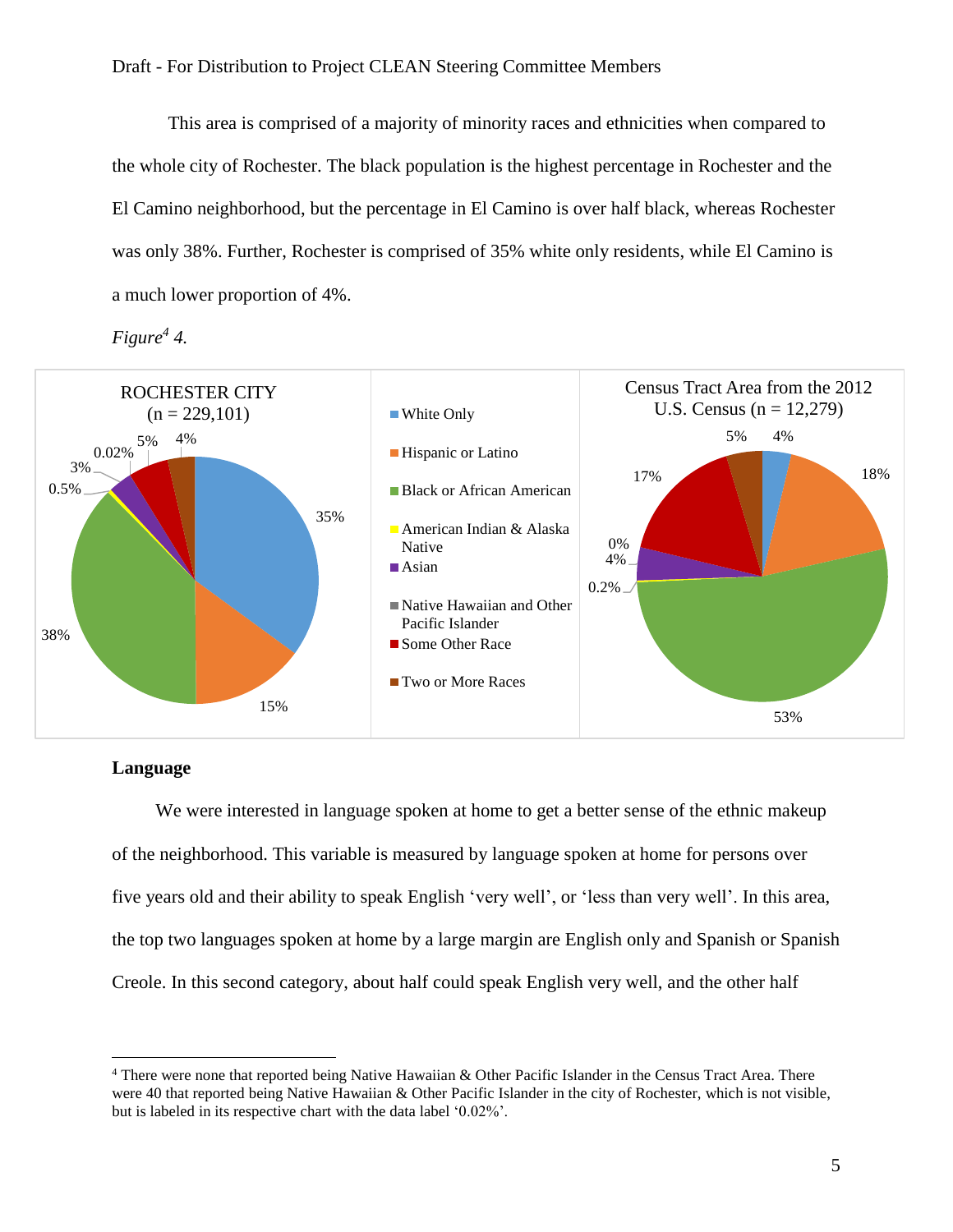spoke it less than very well. Overall, 80% of the population, regardless of the language spoken at home, report speaking English 'very well' and 20% (2,150) report speaking English 'less than very well'. Of particular interest was that 30% of the respondents reported speaking Spanish at home. This is somewhat incongruent with the racial makeup of 18% reporting Hispanic or Latino ethnicity, yet 30% speak Spanish at home. A possible explanation is that the 17% reporting as "some other race" have Hispanic or Latino ethnicity.



#### **Educational Attainment**

 $\overline{a}$ 

In total, 42% of this area's residents 18 years old or older have less than a high school diploma or alternative. The age group with the highest prevalence of this are those 65 years old and above. But 28% of the neighborhood successfully completed high school and received a GED or an alternative, which is over 1% higher than the percent of residents for the city of Rochester.

<sup>5</sup> The French category includes Patois, Cajun, and Creole dialects. The Asian languages category includes Chinese, Mon-Khmer, Cambodian, Laotian, Vietnamese, and 'Other Asian'. The Other and Unspecified Languages category includes Tagalog, Yiddish, Russian, and the original 'Other and Unspecified' category.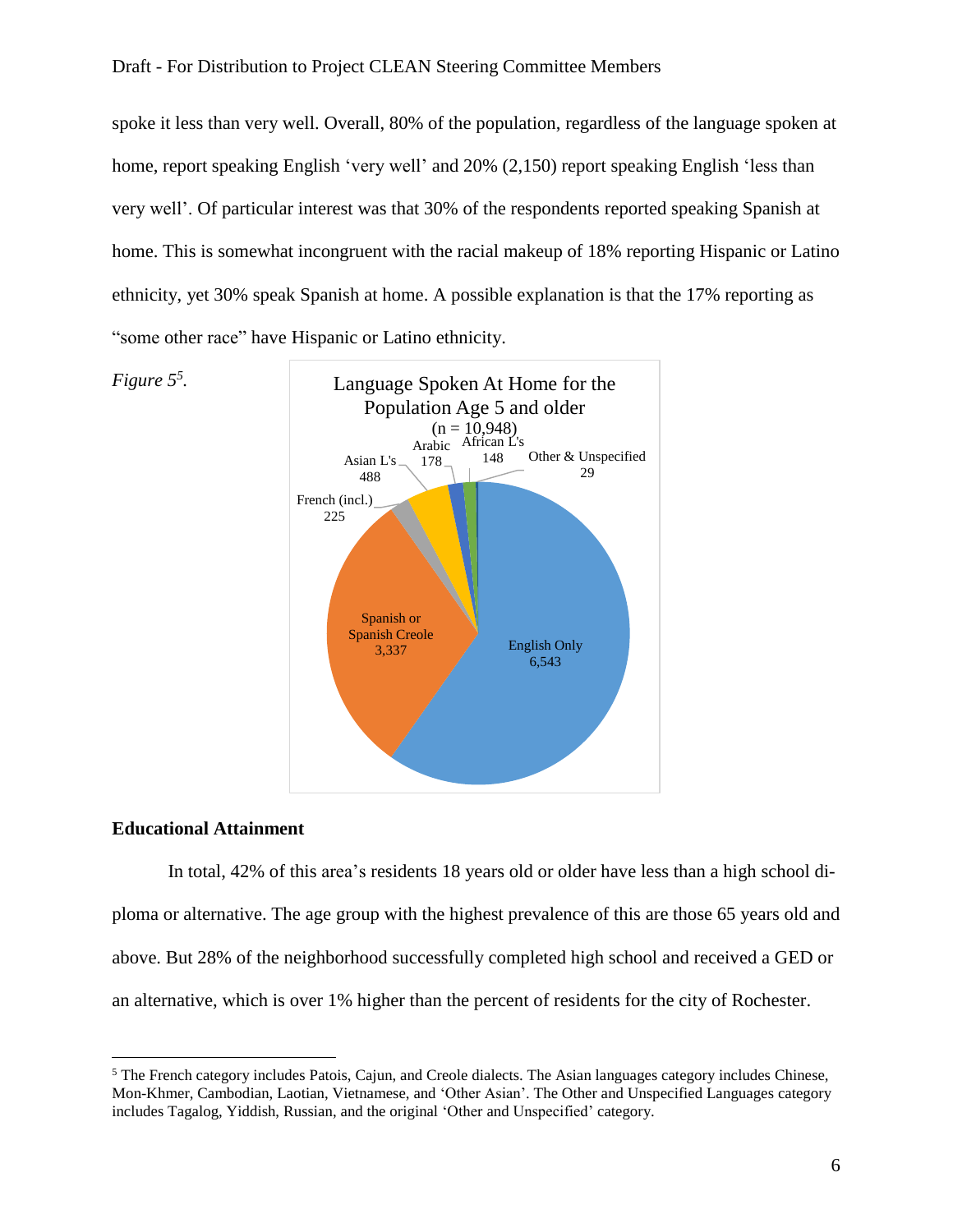Figure 6 shows the educational attainment by age group, with a decreasing trend in the amount of people getting advanced levels of education, which is consistent across the nation. Based on the data, any educational outreach or awareness programs should insure that the material is understood by those with less than a high school diploma.





## **Children in Households**

 $\overline{a}$ 

Just under 44% of the households ( $n = 4,430$  total households) in this area have one or more people under 18 years old. Out of these, 29% are married-couple families, 9% are male householders with no wives present, and 62% are female householders with no husbands present. Over half of the family female-only householders are living below the poverty. Singleparenthood can limit residents' resources available to participate in the project, so using innovative ways to gather information related to the problem as well as identifying interventions that don't burden residents will be critical to success.

<sup>6</sup> This figure only consider those 18 years old and above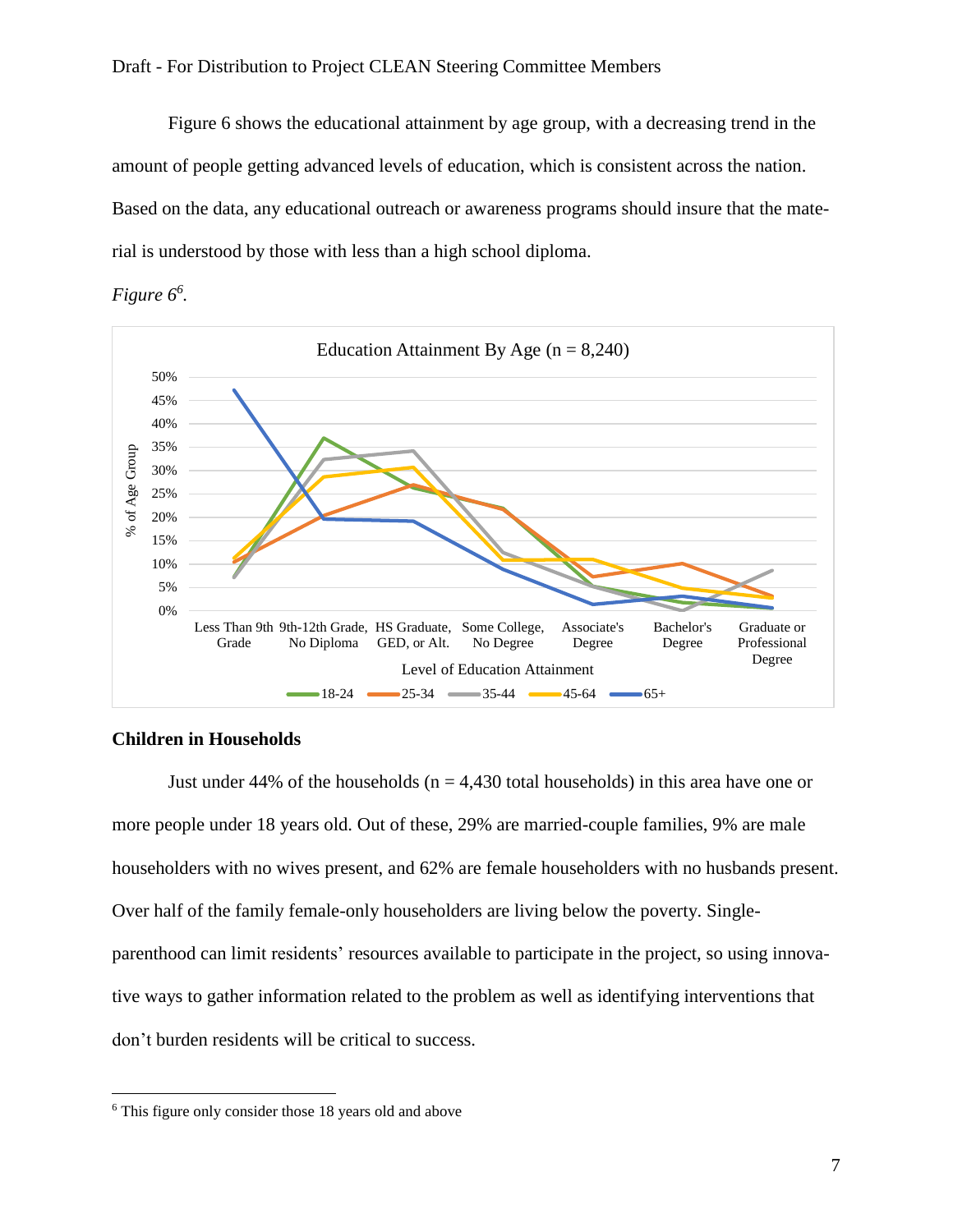#### **Employment Status**

Out of the 4,721 residents 16 years old and above in the labor force, 77% are employed. Additionally, there are 3,929 residents of employment age who are not in the labor force. For those that are employed, the highest category of employment type are employees of private companies. There is a variety of employment types in this area ranging from self-employment to local, state, and federal government work as shown in Figure 7.

The next figure reviews the type of transportation used to get to work. The majority use a vehicle either alone or carpooling with others (75%). However, 25% use various types of transportation including public transport, biking, walking or other means.



# *Figure*  $8^8$ *.*



#### **Poverty Level & Income**

 $\overline{a}$ 

<sup>7</sup> Exempt from this figure is the category 'Self-Employed in Own Incorporated Business Workers' in order to better view the variety of other types of employment. The percentages present are of the employed work force not including the exempt category.

<sup>8</sup> There is no reported reason for the difference between the number of residents represented in this figure (3,459) and the total number of employed residents (3,636).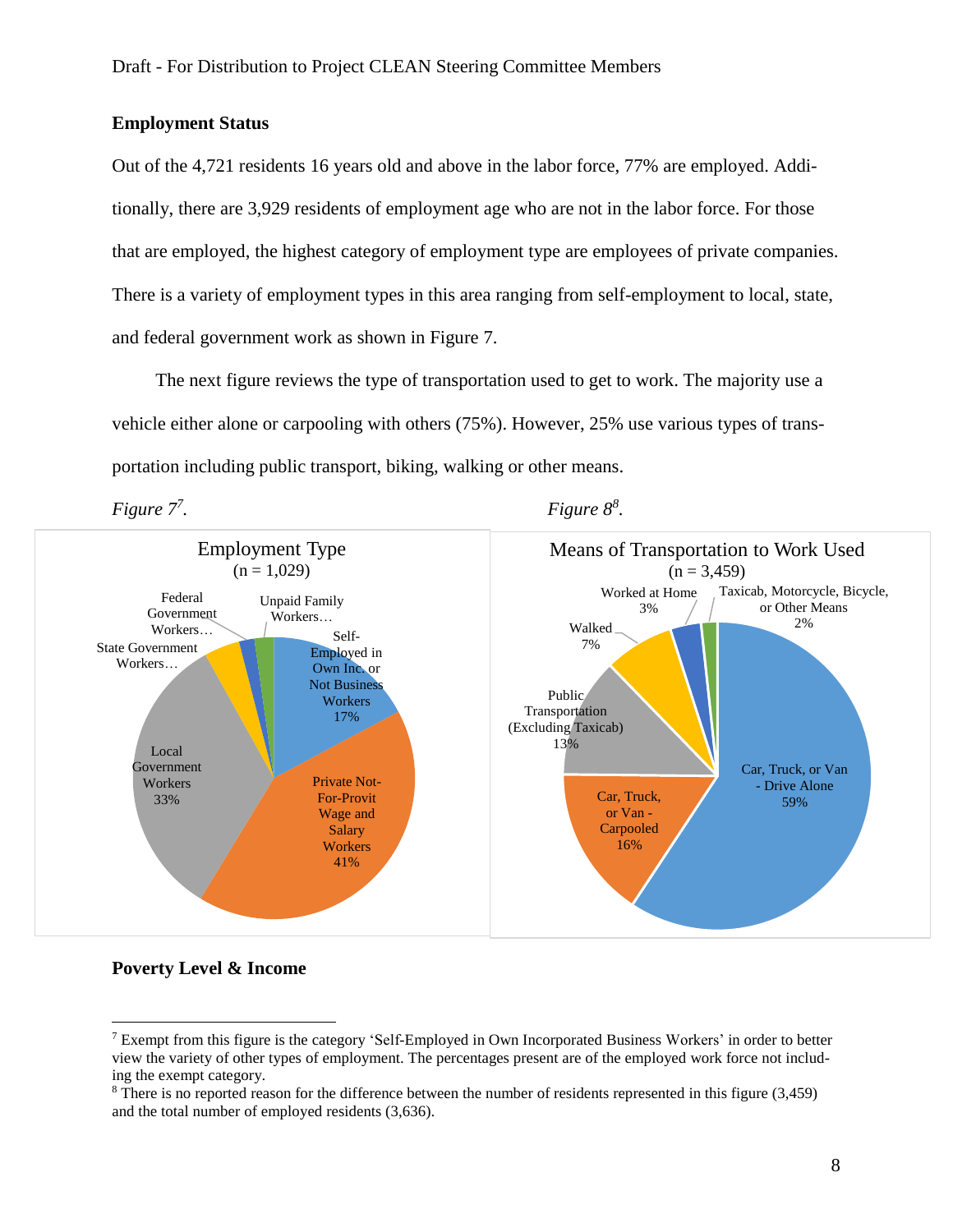The number of households above and below the poverty level is nearly split, with 45% below and 55% above in the last 12 months. The figure below shows the break-down of households in relation to poverty level by household type. Out of the total, 1,146 family households are living below the poverty level, along with an additional 850 non family-type households. Transportation can be a challenge for people living in poverty and, as shown in the previous section, 25% of residents rely on forms of transportation other than cars, trucks, or vans.





Many in the community care greatly about their neighborhood and city, but living in poverty has its own burdens, and it can be extremely difficult for those with financial difficulties to get involved in community programs and attend block meetings. These individuals may be working multiple low wage jobs, which can limit their ability to be home and care for their children, homes, and community. Individuals may also have limited funds to improve or maintain their property. Interventions and strategies should consider and be responsive to these realities.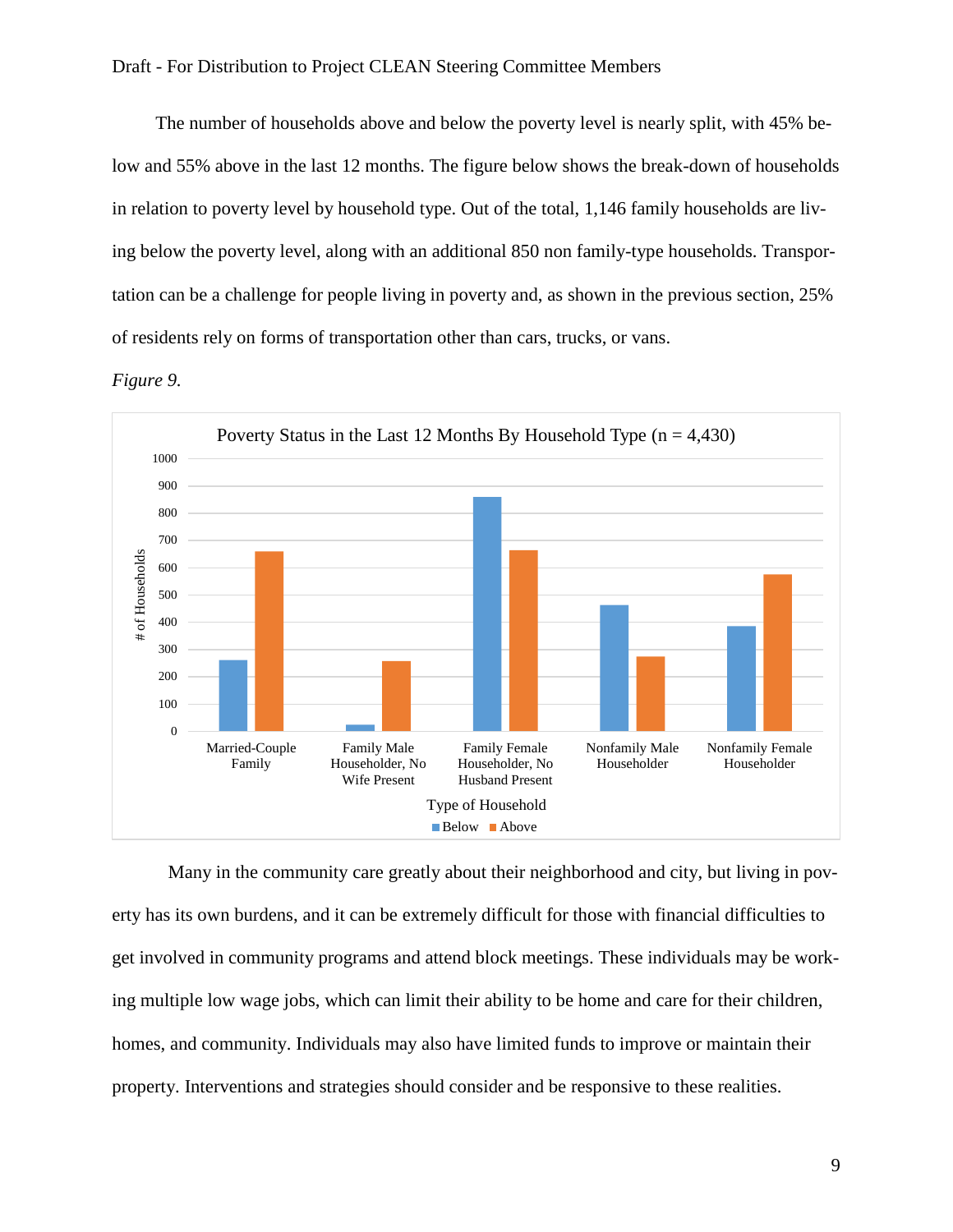The National Institute on Drug Abuse (NIH) and the Centers for Disease Control and Prevention (CDC) both report that those with low-income are at high risk for prescription drug abuse and overdose. And they agree that when we are "addressing the opioid crisis", this means we must also be "confronting socioeconomic disparities" (2017).

#### **Disability or Veteran Status**

Disability status in New York State is generally defined as any medical condition(s) that is 1) severe, 2) prevents you from working, and 3) has or is expected to last twelve or more months (Social Security Disability SSI Resource Center). This includes both physical and mental disabilities. Physical disabilities include chronic health conditions such as arthritis, hypertension, and glaucoma. New York State reported that 13% of its population has disability status. In the El Camino neighborhood there are 2,765 (23%) who report having disability status, nearly split in half between males and females. The age group that has the highest frequency of those with disabilities are those between 35-64 years old.

Less than 2% report veteran status ( $n = 229$ ) in El Camino, whereas NYS reports 6% of the population. In the neighborhood, the highest percentage of veterans are between 55-64 years old, with a steady decrease as age decreases. The majority of veterans are male, with the only reported female veterans being between 18-24 years old.

Some people with disabilities may experience high amounts of pain and, as a result, be prescribed opioids. Veterans have also been documented as having high levels of drug use and abuse. SAMHSA conducted a national survey on drug use and health in 2015, which found that 1 in 15 veterans had a substance use disorder within that past year.

10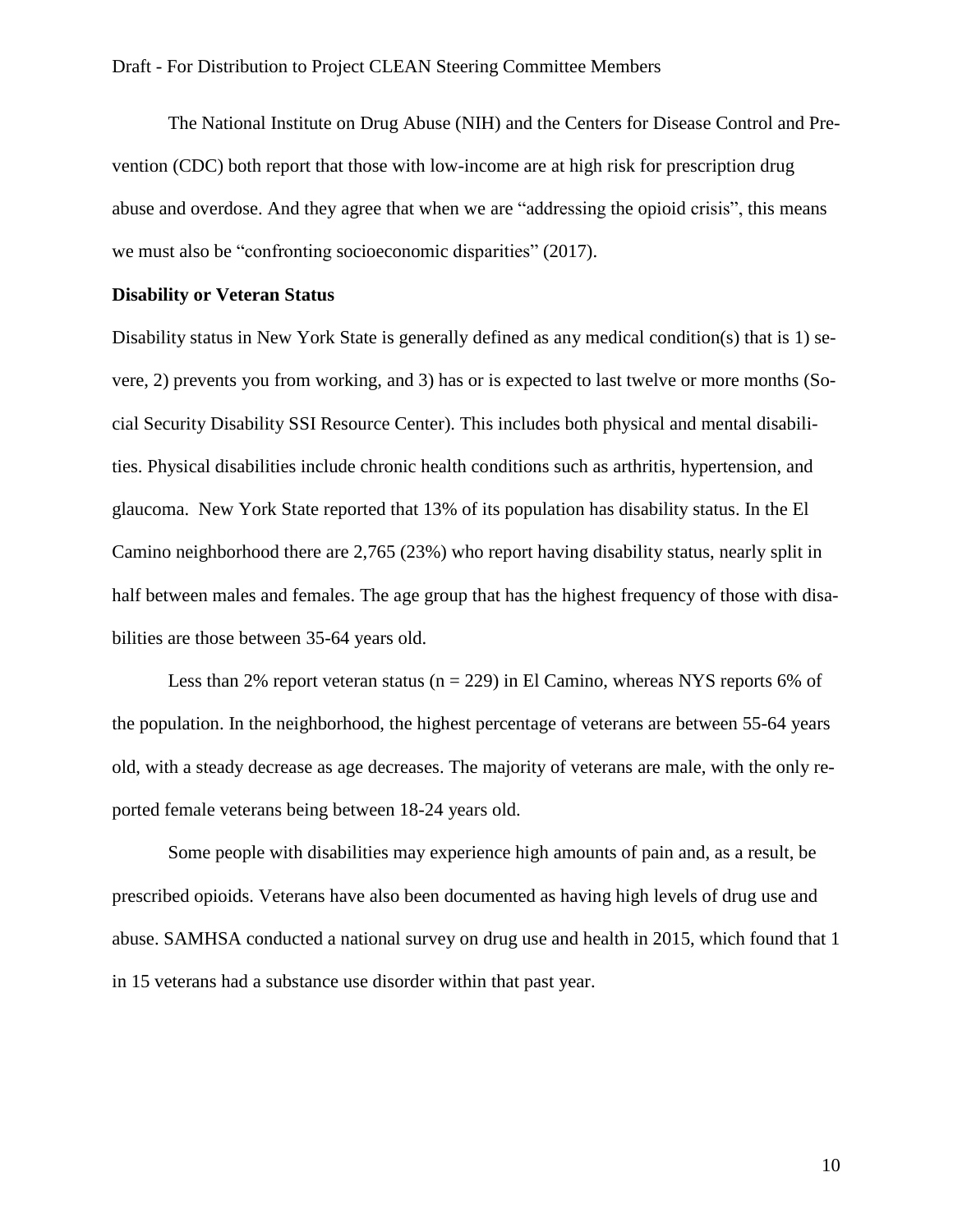### **Health Insurance**

Almost half of the residents receive public health insurance coverage ( $n = 12,277$  residents), and 38% have either private health insurance only or both public and private. But there are 1,739 residents (14%) without health insurance. Figure 11 shows these categories by age. Without health insurance, medical costs can skyrocket, and for those who may need prescription painkillers but are unable to pay, turning to illegal sources may be their only perceived option.



#### **Geographic Mobility**

The majority of residents in this area report low geographic mobility, with 78% residing in the same house as they did the previous year. According to the census data there is almost no difference in the geographic mobility levels between males and females. The figure below shows the percent makeup of the areas' geographic mobility by age. Ages 25-34 are the most mobile, although the majority of that movement is within the same county. The data indicate that these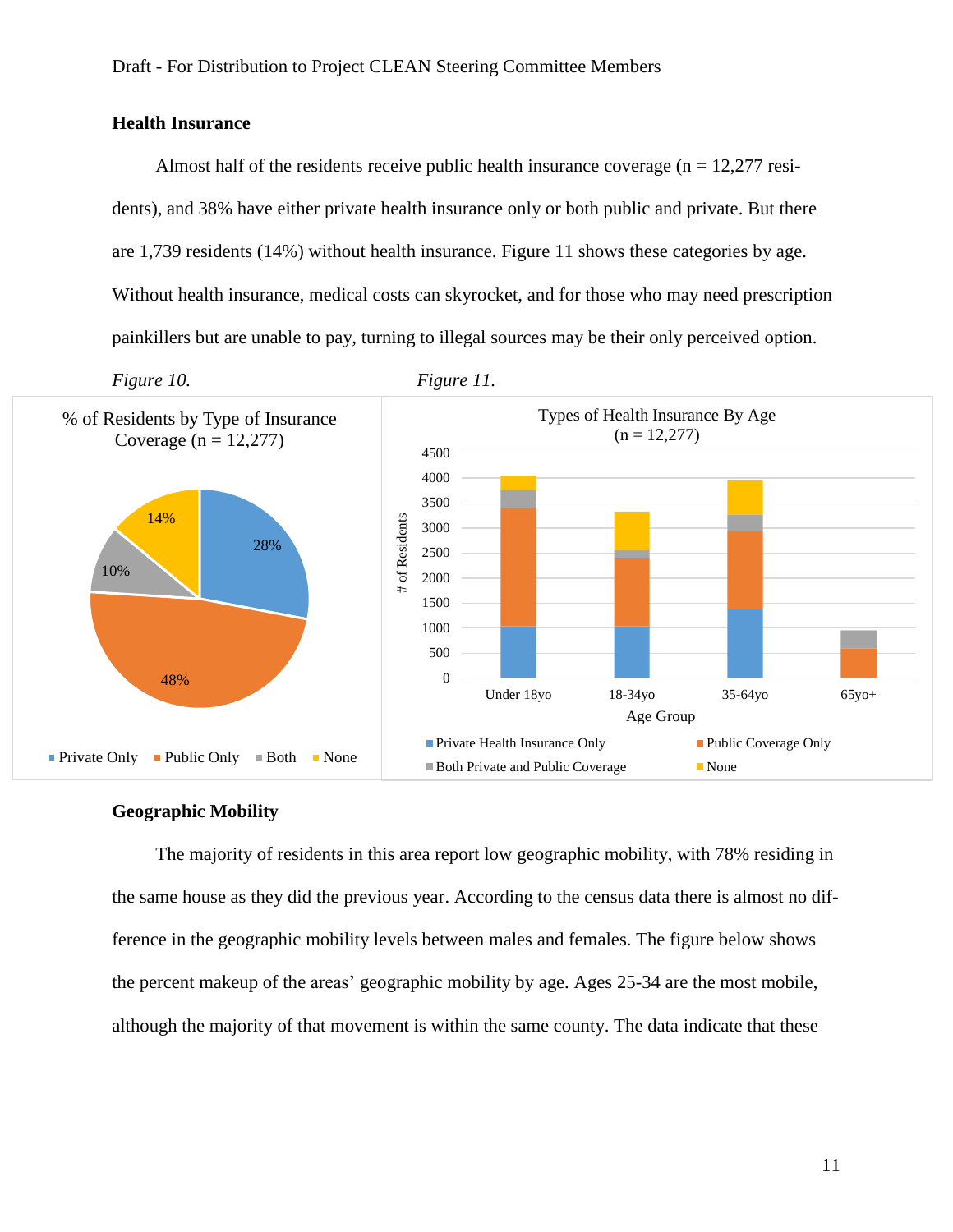residents are less transient, and potentially more invested in the community, than those who may move from neighborhood to neighborhood over short time periods.



*Figure 12<sup>9</sup> .*

 $\overline{a}$ 

#### **Discussion**

The purpose of this paper is to describe the target area of Project CLEAN through census

tract data, and what we found is that this area is exceptionally diverse and vibrant. With this di-

versity comes important considerations to reach as much of the community as possible including

<sup>9</sup> The total residents counted for this variable from the U.S. Census data was only 12,032 rather than the 12,279. Although the U.S. Census does not provide a direct explanation for this, this particular data set only included those at or above 1 year old, so it is presumed that the 247 resident-discrepancy are infants under 1 year old, but this could not be confirmed with the provided data.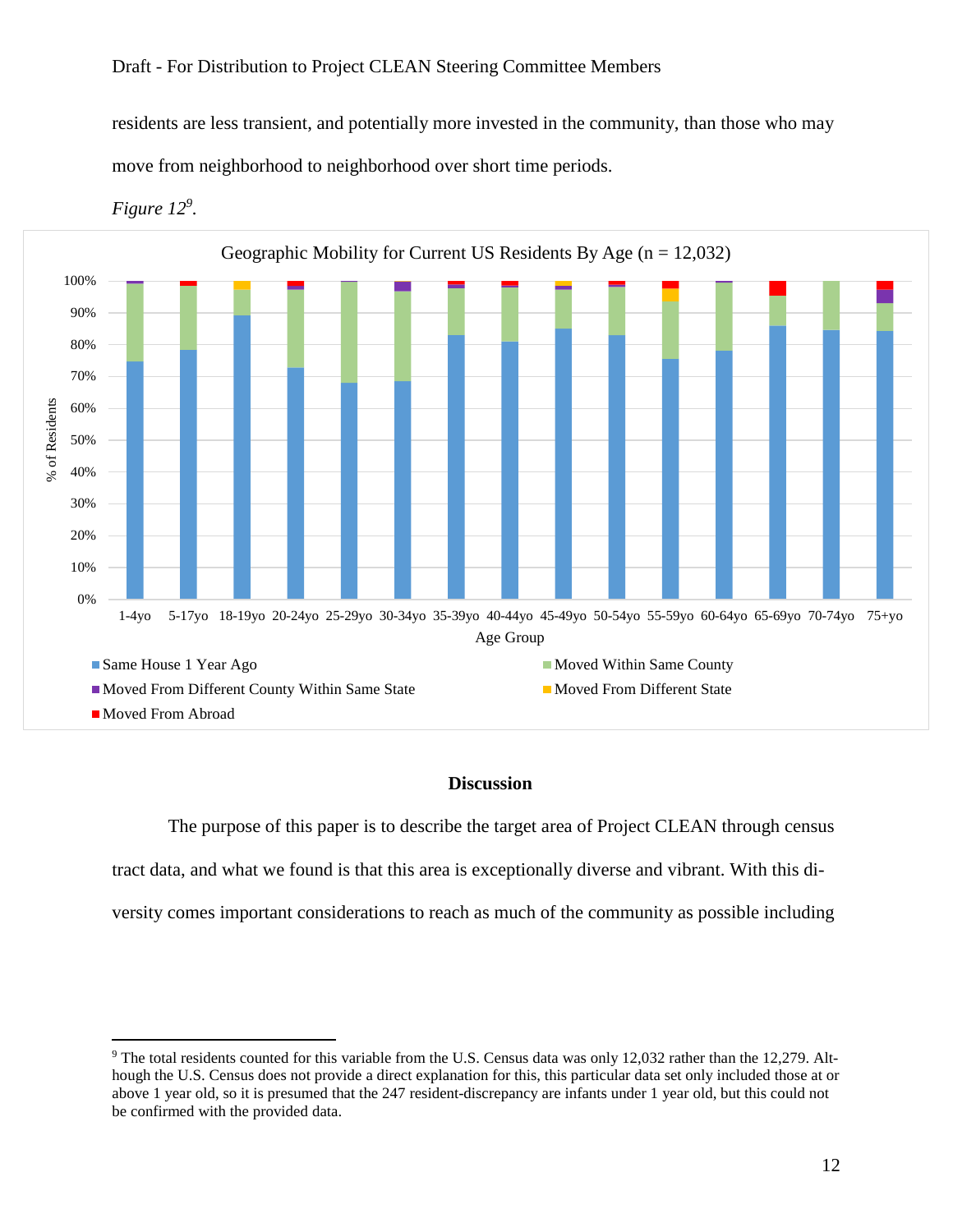language, financial factors, and the level of child-care commitment residents are facing. Knowing and adapting to these unique community features will help us to improve our understanding of the open-air heroin market and to identify appropriate interventions.

# **Limitations**

There are some limitations to consider when using this information. As previously mentioned, this information is based on census tracts, which cover much more than just the target area. We cannot be completely sure that the census tracts describe fully, accurately represent the El Camino area. Also because this information is from the 2012 and the U.S. census is only officially conducted every ten years, some differences may have occurred between the last time the census was completed and now.